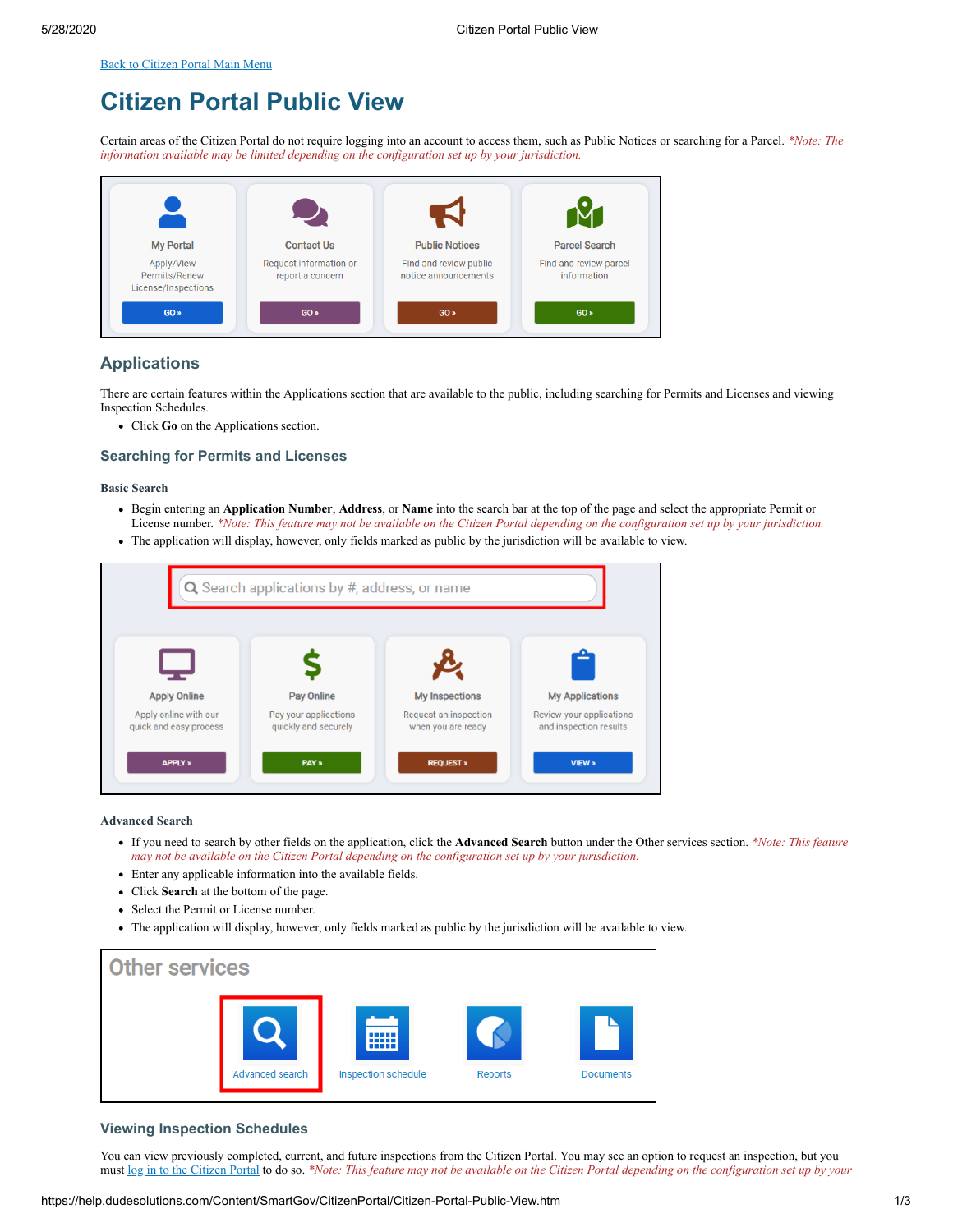#### *jurisdiction.*

- Click the **Inspection Schedule** button under the Other Services section.
- Use the calendar to navigate to the appropriate date.
- Once a date has been selected, a list of permits with scheduled inspections for that date will display. *\*Note: You may be able to click on a permit number to view its details depending on the configuration set up by your jurisdiction.*

| <b>Inspection Schedule</b> |                                                  |    |    |    |    |                |                                           |           |                  |  |  |  |  |
|----------------------------|--------------------------------------------------|----|----|----|----|----------------|-------------------------------------------|-----------|------------------|--|--|--|--|
| $\bullet$                  | $\bullet$<br>2019<br>Dec<br>4<br>$\mathbf{v}$    |    |    |    |    |                | 12/12/2019<br><b>Request Inspection »</b> |           |                  |  |  |  |  |
| Su                         | Mo                                               | Tu | We | Тh | Fr | Sa             |                                           | Inspector | <b>Time Slot</b> |  |  |  |  |
|                            | $\overline{2}$                                   | 3  | 4  | 5  | 6  | $\overline{7}$ | ALARM-2010-008                            |           |                  |  |  |  |  |
| 8                          | $\overline{9}$                                   | 10 | 11 | 12 | 13 | 14             | <b>B-Concrete</b>                         |           |                  |  |  |  |  |
| 15                         | 16                                               | 17 | 18 | 19 | 20 | 21             | 12303 HARBOUR PT. BLVD. BLDG, FF          |           |                  |  |  |  |  |
| 22                         | 23                                               | 24 | 25 | 26 | 27 | 28             |                                           |           |                  |  |  |  |  |
| 29                         | 30 <sup>1</sup>                                  | 31 |    |    |    |                |                                           |           |                  |  |  |  |  |
|                            | Available<br>Full<br>Closed<br><b>Historical</b> |    |    |    |    |                |                                           |           |                  |  |  |  |  |

## **Contact Us**

Under the Contact Us section you will have the ability to submit code enforcement concerns or public record requests. *\*Note: This feature may not be available on the Citizen Portal depending on the configuration set up by your jurisdiction.*

Click **Go** on the Contact Us section.

#### **Request Information**

**Report a Concern**

### **View My Requests**

Use the My Requests section to view the status of your information requests and concerns.

- Click **View** on the My Requests section.
- Enter your **Confirmation Number** and **PIN**, then click **View**.
- You will see the Status and other basic details of the request or concern on this page. Additional detailed information may be included depending on the configuration set up by your jurisdiction.

## **Public Notices**

You have the ability to view general public announcements provided by the jurisdiction for specific permits. *\*Note: This feature may not be available on the Citizen Portal depending on the configuration set up by your jurisdiction.*

- Click **Go** on the Public Notices section.
- You must **Accept** the disclaimer provided by the jurisdiction before you can proceed.
- You will see all permits that have been listed for public notice. Click the permit application number to view information about that permit.
- Under the Public Notice section, you may be able to download documents about this permit by clicking on the available link.

| COMM-2019-140 Commercial New                                                                 |                                                |                                                                               |  |                       |  |  |  |  |  |  |  |  |
|----------------------------------------------------------------------------------------------|------------------------------------------------|-------------------------------------------------------------------------------|--|-----------------------|--|--|--|--|--|--|--|--|
| Address:<br>1313 Mockingbird<br>Lane E<br>San Diego, WA<br>92114<br>Parcel<br># 000000000000 | Status:<br>Ready To<br><b>Issue</b><br>Issued: | Submitted: 12/11/2019<br>Approved: 12/11/2019<br>Closed:<br>Expires: 6/8/2020 |  | SMARTGOV 555-555-1234 |  |  |  |  |  |  |  |  |
| $\mathbf{H}$                                                                                 | ۵<br>$\circ$                                   |                                                                               |  |                       |  |  |  |  |  |  |  |  |
| <sup>■</sup> Public Notice<br>Permit Public Notice Introduction                              |                                                |                                                                               |  |                       |  |  |  |  |  |  |  |  |
|                                                                                              |                                                |                                                                               |  |                       |  |  |  |  |  |  |  |  |
| <b>Public Notice.pdf</b>                                                                     |                                                |                                                                               |  |                       |  |  |  |  |  |  |  |  |

## **Parcel Search**